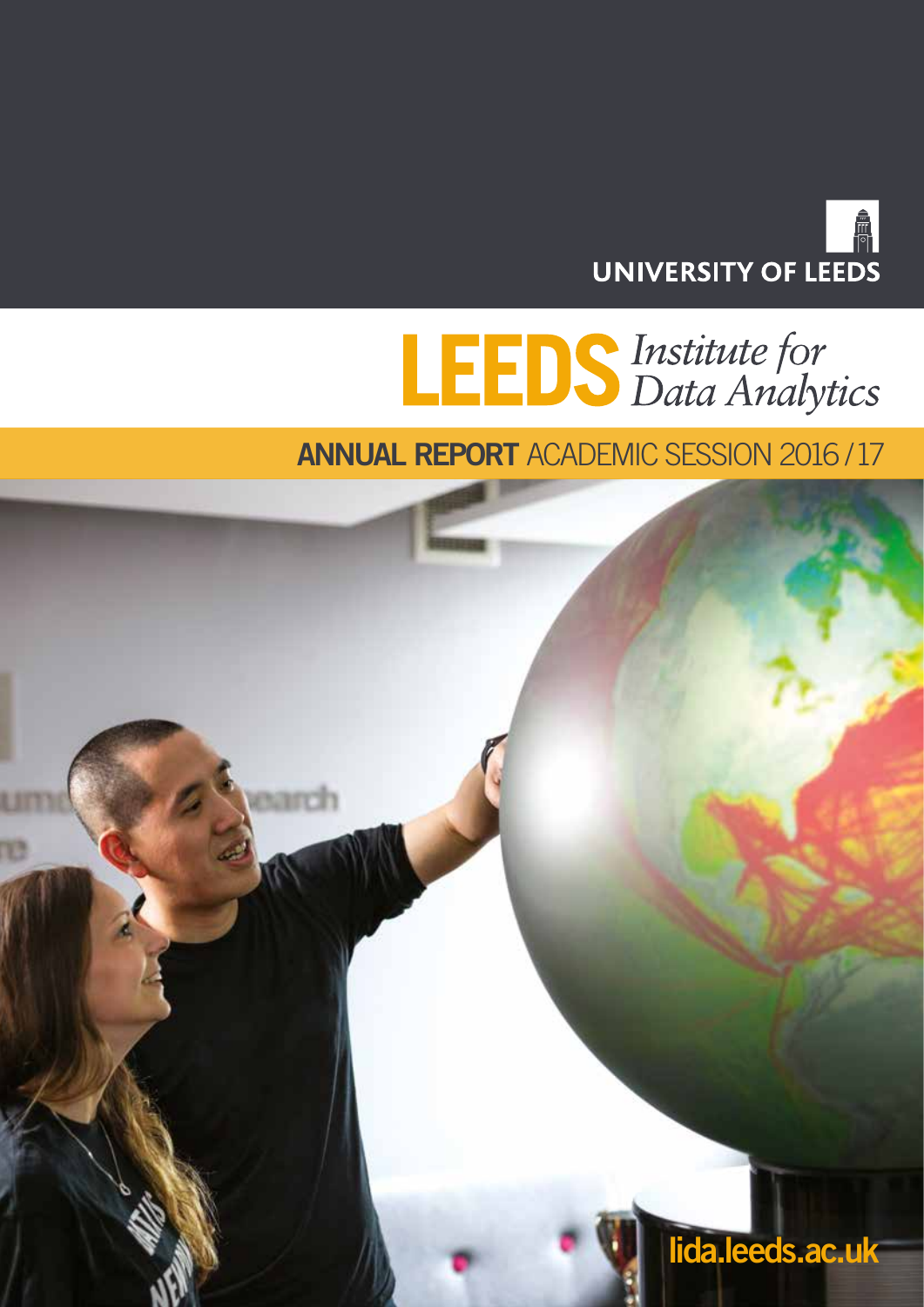### **Contents** *2* Welcome *4* LIDA Director's Report  *6* LIDA Senior Management Team 772777777777 *8* LIDA Funding *9* LIDA Governance 10 LIDA Research 12 MRC Medical Bioinformatics Centre 8888888888 14 ESRC Consumer Data Research Centre 16 LIDA Education and Training 17 Integrated Research 18 LIDA Partnerships



**LIDA Annual Report**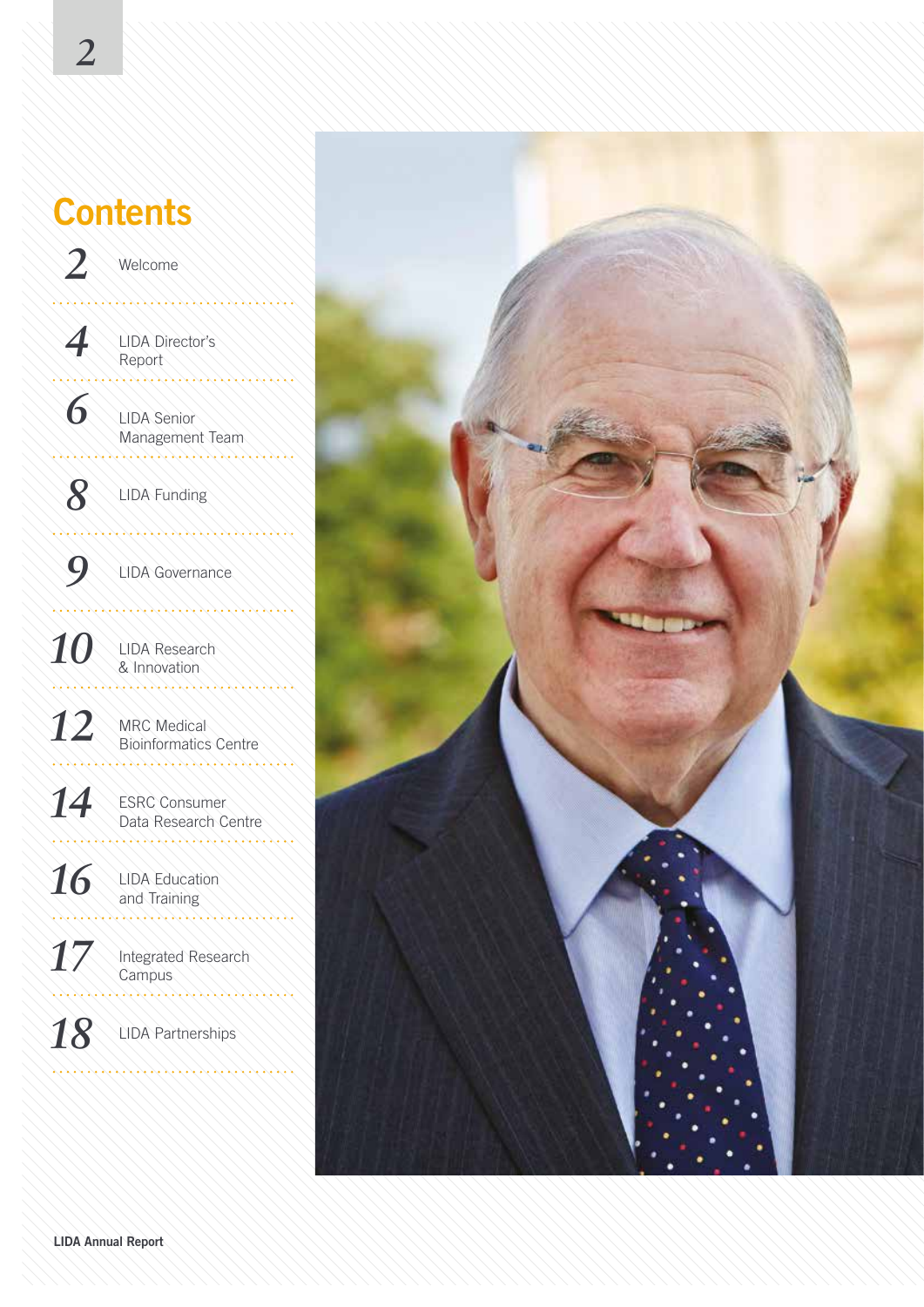*Welcome*

At a time of great change in the world, there is a national imperative to create an innovative data environment in the UK that will sustain the excellence of the research base, increase productivity and transform the way in which public and private sector organisations do business and provide services.

The Leeds Institute for Data Analytics (LIDA) is at the heart of this, developing data analytics as a transformative technology and playing a crucial role at the intersection between research, education and effective partnership working with a wide range of industry partners.

By bringing together applied research groups with data scientists from mathematics, statistics and computer science, and with the ESRC Consumer Data Research Centre and the MRC Medical Bioinformatics Centre at its core, LIDA is opening up new ways of understanding health and human behaviour and casting light on a wide range of social and environmental problems.

LIDA is housed in a purpose built facility which includes data safe rooms, advanced computational infrastructure and a fully equipped training suite. Crucially, it benefits from the University's Integrated Research Campus (IRC), a unique initiative which provides a secure data handling platform that transcends disciplines, institutions and economic sectors, enabling new and exciting models for collaborative working.

LIDA is already a success story. This report shows that: the current value of research projects is £45m, including grants from all of the research councils and major charities; we have a sector leading approach to training and capability building which spans undergraduate students to a strong international group of early career researchers and features a highly prized data scientist intern programme; and that our engagement with a wide range of external partners, including national organisations based in Leeds (eg NHS Digital), major international corporates (eg Asda-Walmart and Aviva) and key statutory organisations (eg ONS and HMRC), is highly developed.

In a very short time, LIDA has become an important national asset as a leading research and development institute with the capacity to drive many aspects of the UK Industrial Strategy and to enhance our work in low and middle income countries through the Global Challenges Research Fund. I congratulate the leadership team at LIDA on all that they have achieved so far and will ensure that the University continues to support their medium and long term ambitions.

### **Sir Alan Langlands**

**FRSE HonFMedSci** Vice-Chancellor, University of Leeds

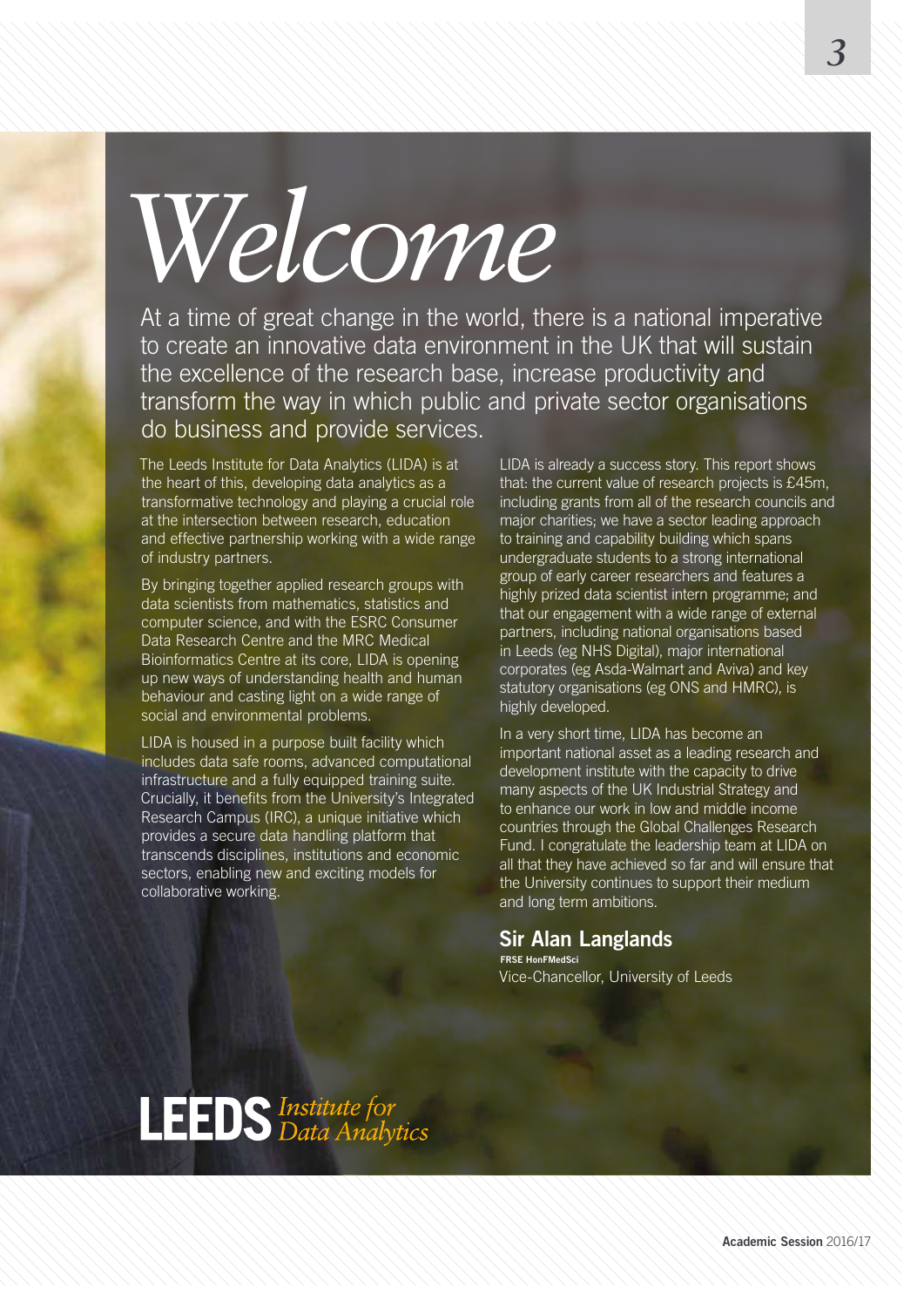# **LIDA DIRECTOR'S REPORT**

Business, Government and Society will be transformed in the coming years by the ways in which data are captured, processed and analysed.

In the 2016 best seller, Homo Deus: A Brief History of Tomorrow, Yuval Noah Harari cites recent research that suggests 95% of chefs could be replaced by algorithms in the year 2033.

With a degree of variation and some notable exceptions, other jobs and professions are heading in the same direction. Handled correctly, such changes could generate hugely positive social and economic benefits as well as impacts on employment and business competitiveness.

If such predictions are only halfway correct, then data analytics promises to be the transformative technology of the 2020s, with universities playing a crucial role at the intersection between research, education and knowledge transfer. In creating the Leeds Institute for Data Analytics, the University of Leeds has taken a bold step towards leadership in this important domain.

Thanks to the support of senior colleagues in the University's Executive Group, LIDA can boast the highest quality infrastructures and technical support, a physical home and, from this year, a shared contribution model with every Faculty combining resources and benefiting from our successes.

This report showcases how well LIDA provides the conditions for a potent mixture of multidisciplinary research and relevance to endusers. Our work is funded by the Research Councils, Innovate UK and medical research charities, with our PhD students benefitting from partnerships with public and private sector organisations, both local and global.

The National Research Centres in Consumer Research (CDRC) and Medical Bioinformatics (MBC) – which create a distinctive collaboration at the heart of LIDA – have both seen continued progress this year. CDRC won the competition to establish the UK's first Centre for Doctoral Training in Data Analytics and Society and our four year Integrated Programme aims to set new standards for PhD research in data science, not least through its strong engagement with real world partners. Our medical colleagues won an important research award from Cancer Research UK for the creation of a unique health care intelligence hub focusing on bowel cancer data.

September 2016 saw the start of a highly innovative intern scheme which is perhaps unique in UK Data Science. The competition was fierce, with more than 120 applications for just ten places. Supervised by LIDA academic partners, our interns undertook projects ranging from waste collection to mass mortality of antelope in Central Asia and have now moved on to new jobs or, for some, PhD studentships within LIDA. We will welcome our next intake in September 2017.

This spring, with the help of colleagues in the schools of Business, Mathematics, Computing, Medicine, and Geography and in Research Innovation and IT, LIDA's Senior Management Team undertook a strategic review. While the outcomes remain subject to validation with partners and colleagues, I feel confident that we will retain a steady focus on core values of multi-disciplinarity, real world engagement, excellent infrastructure and a genuinely collegial and collaborative approach.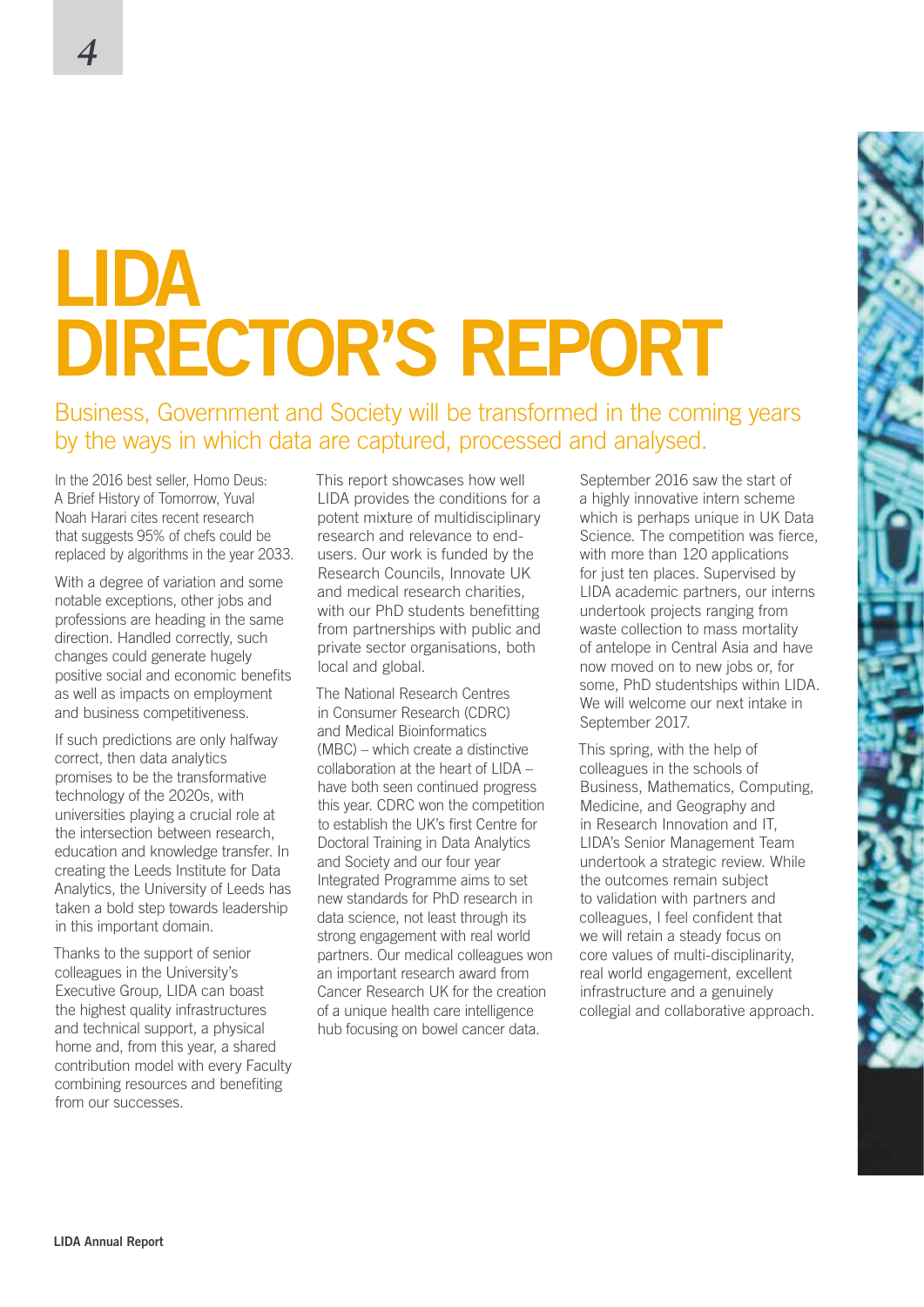"Whether you are reading this report as an academic, an external partner, a potential student or in some other capacity, then if you share in our values and combine excitement about, with experience in, the power of data, I look forward to working with you!"

In the last 12 months, we have significantly expanded our data services team to develop and deliver the Integrated Research Campus (IRC) which is integral to our work. This team achieved ISO accreditation for their secure operating models in May 2017, which were assessed independently through research partners including NHS Digital and audited by PwC.

We now have an analytics platform which is the envy of many academic collaborators, competitors and business partners, and look forward to developing this further.

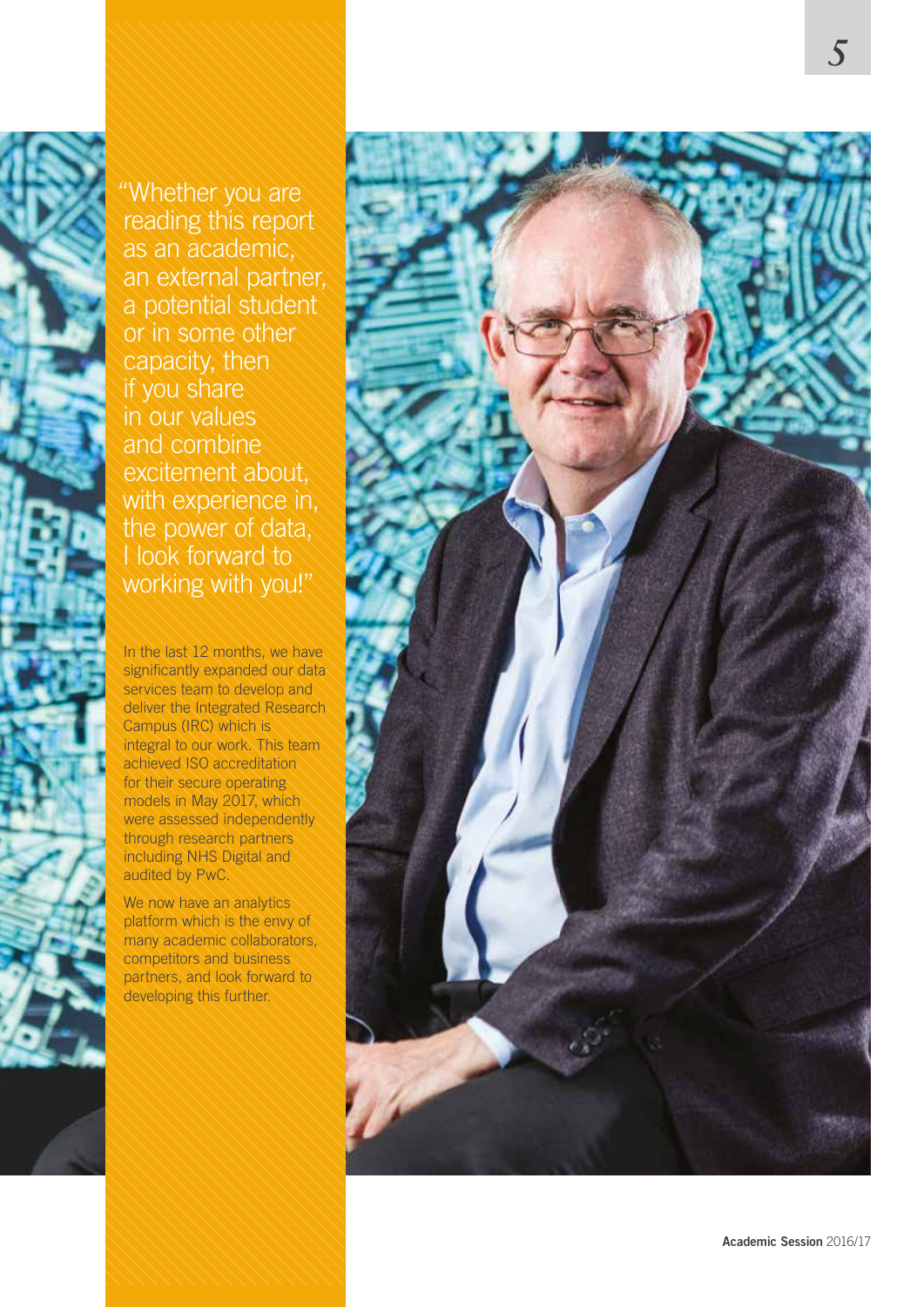## **LIDA SENIOR MANAGEMENT TEAM**

The LIDA Senior Management Team supports the LIDA Director in executive decision-making and operational matters and is responsible for:

- $\blacksquare$  determining and delivering LIDA's Business Plan
- $\blacksquare$  managing LIDA's financial performance
- $\blacksquare$  ensuring engagement with external partners and agencies
- $\blacksquare$  overseeing operational management of LIDA staff, finance, information, IT, estates and health and safety
- $\blacksquare$  monitoring the effective implementation of Information Governance processes and procedures.



**Professor Mark Birkin, BA, PhD** LIDA Director, ESRC Consumer Data Research Centre Director and Professor of Spatial Analysis & Policy, School of Geography **m.h.birkin@leeds.ac.uk**



**Professor Sir Alex Markham, MBBS, BSc, PhD, DSc, FRCPath, FRCP, FMedSci** LIDA Deputy Director, MRC Medical Bioinformatics Centre Director & Professor of Medicine, School of Medicine **a.f.markham@leeds.ac.uk**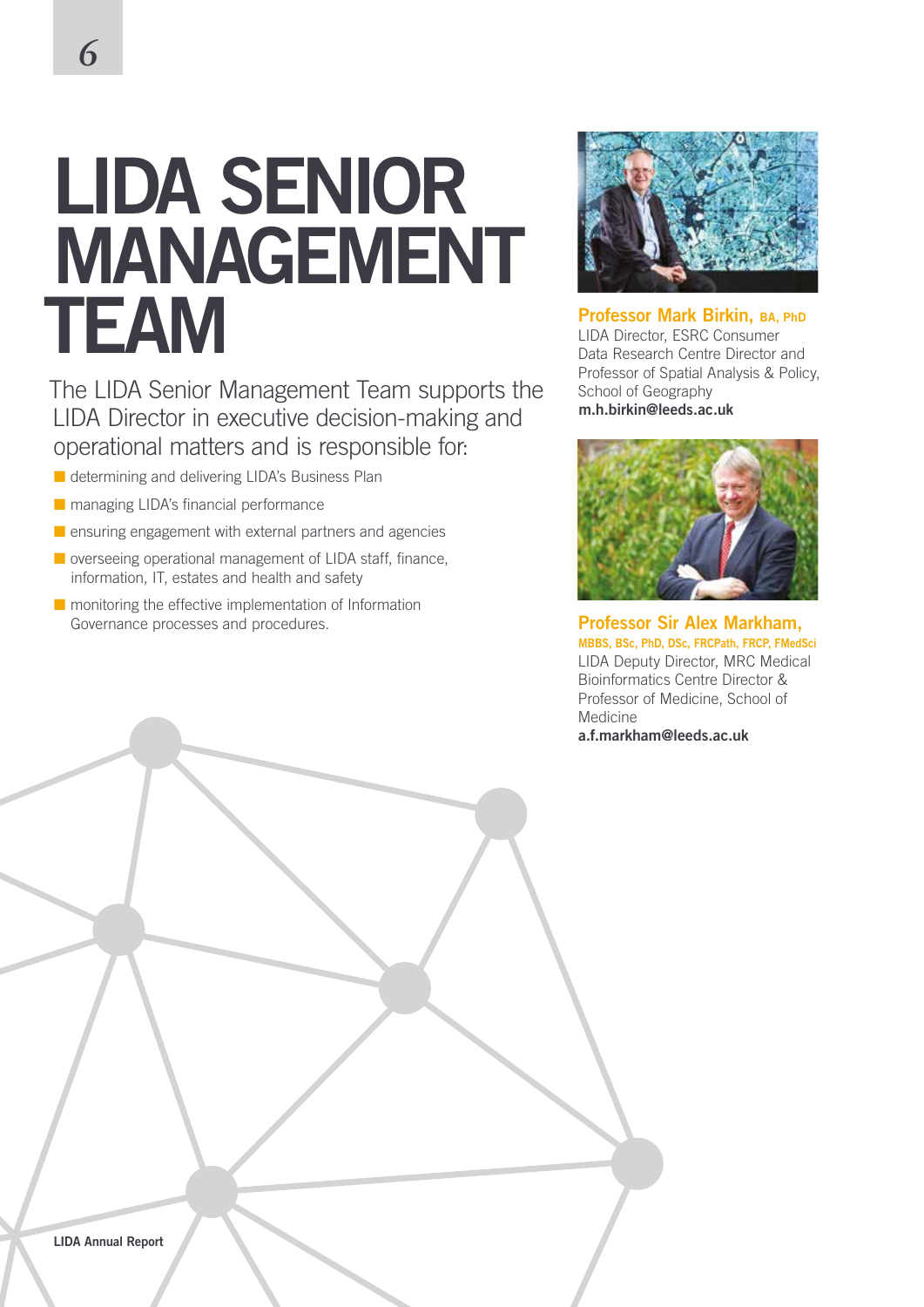

#### **Adrian Iredale, BA, MBA, MA, ALCM** LIDA General Manager **j.a.iredale@leeds.ac.uk**

Manages the strategic development and direction of LIDA covering multidisciplinary and world-leading research, student education, infrastructure, finance, HR, external relationships and stakeholder engagement.



**Philip Waywell, MChem, MSc, PhD** LIDA Research & Innovation Manager **p.d.waywell@leeds.ac.uk**

Responsible for the continued growth of LIDA's Research & Innovation portfolios and contributes to external relationship and stakeholder engagement activities.



*7*

**Andy Pellow, BA, MSc** Acting Head of Business Relationship Manager, University IT Service **a.j.h.pellow@leeds.ac.uk**

Responsible for the IT Service's strategic support for LIDA.



#### **Dr Geoff Hall, BMedSci, MBChB, PhD, FRCP**

Senior Lecturer, Medical Oncology & Associate Medical Director – Informatics, Leeds Teaching Hospitals NHS Trust **g.hall@leeds.ac.uk**



**Amy O'Neill, MA, MA** Manager, ESRC Consumer Data Research Centre **a.oneill@leeds.ac.uk**

Responsible for the strategic development and the day-to-day management of the ESRC-funded Consumer Data Research Centre's programmes and services.



**Thomas Fleming, MA (Cantab), MInstP, MCITP**

IRC Data Services Manager, IT Services

#### **t.j.fleming@leeds.ac.uk**

Manages and maintains the Integrated Research Campus secure virtual research environment and assists researchers all at stages of the research life cycle with the use of  $\ddot{\cdot}$ sensitive data for research purposes.



**Gary Cartwright, ACMA, CGMA** LIDA Finance Manager **g.cartwright@leeds.ac.uk**

Responsible for monitoring and reporting on the financial performance and sustainability of LIDA to the Senior Management Team.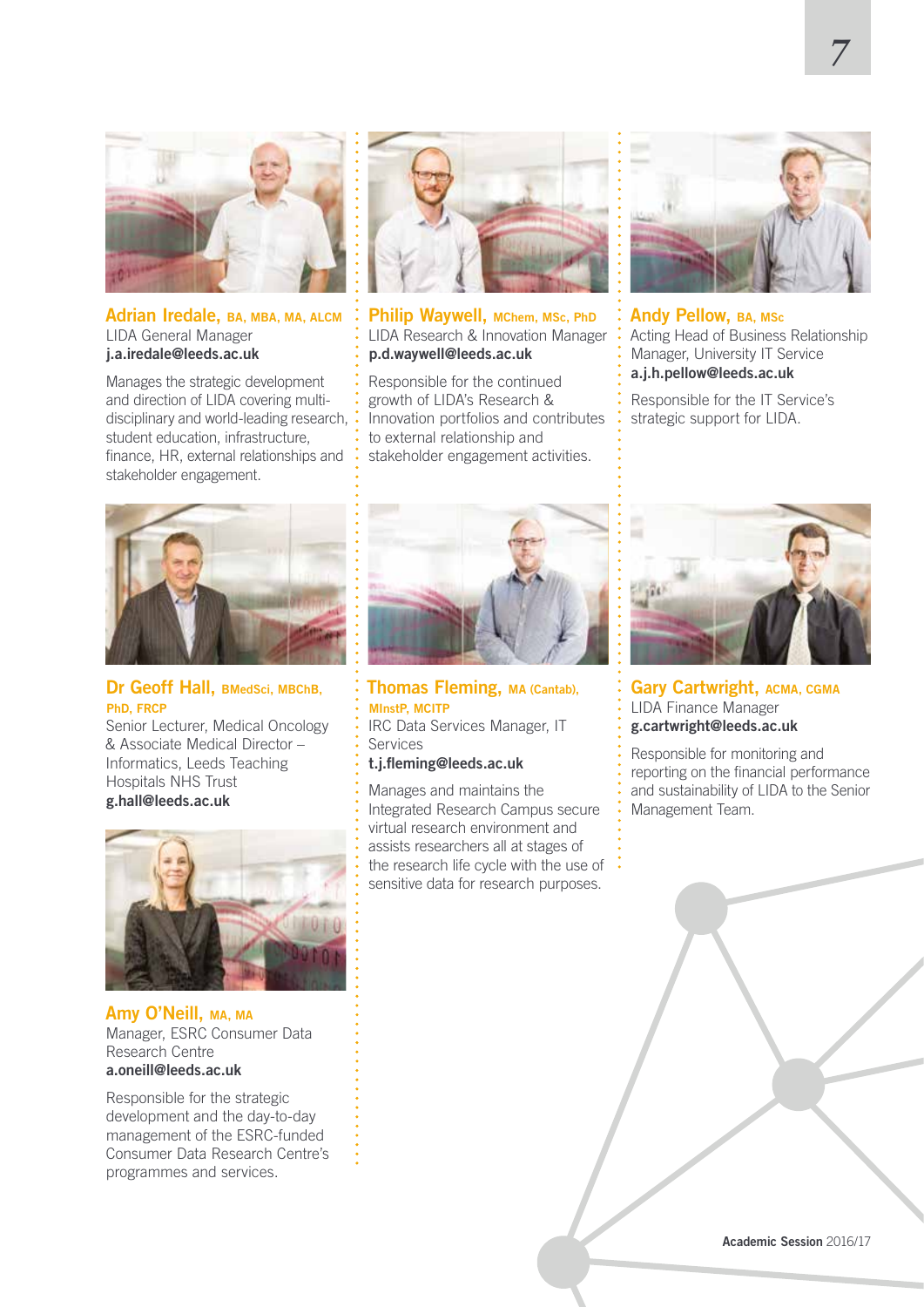# **LIDA FUNDING**

This distribution of funding is based on the first ten projects in LIDA, including the two foundation centres, namely the **MRC**'s Medical Bioinformatics Centre and the **ESRC**'s Consumer Data Research Centre together with the following eight additional first wave projects that are co-located in LIDA:

**CRUK** UK Colorectal Cancer Intelligence Hub, **ESRC** Centre for Doctoral Training in Data Analytics and Society, **ESRC** Simulating Urban Flows, **EPSRC** Quanticode, **EPSRC** Multi-Scale Infrastructure Transitions, **Innovate UK** Citizens at the City's Heart, **EU** Empower and **BBSRC** PigSustain

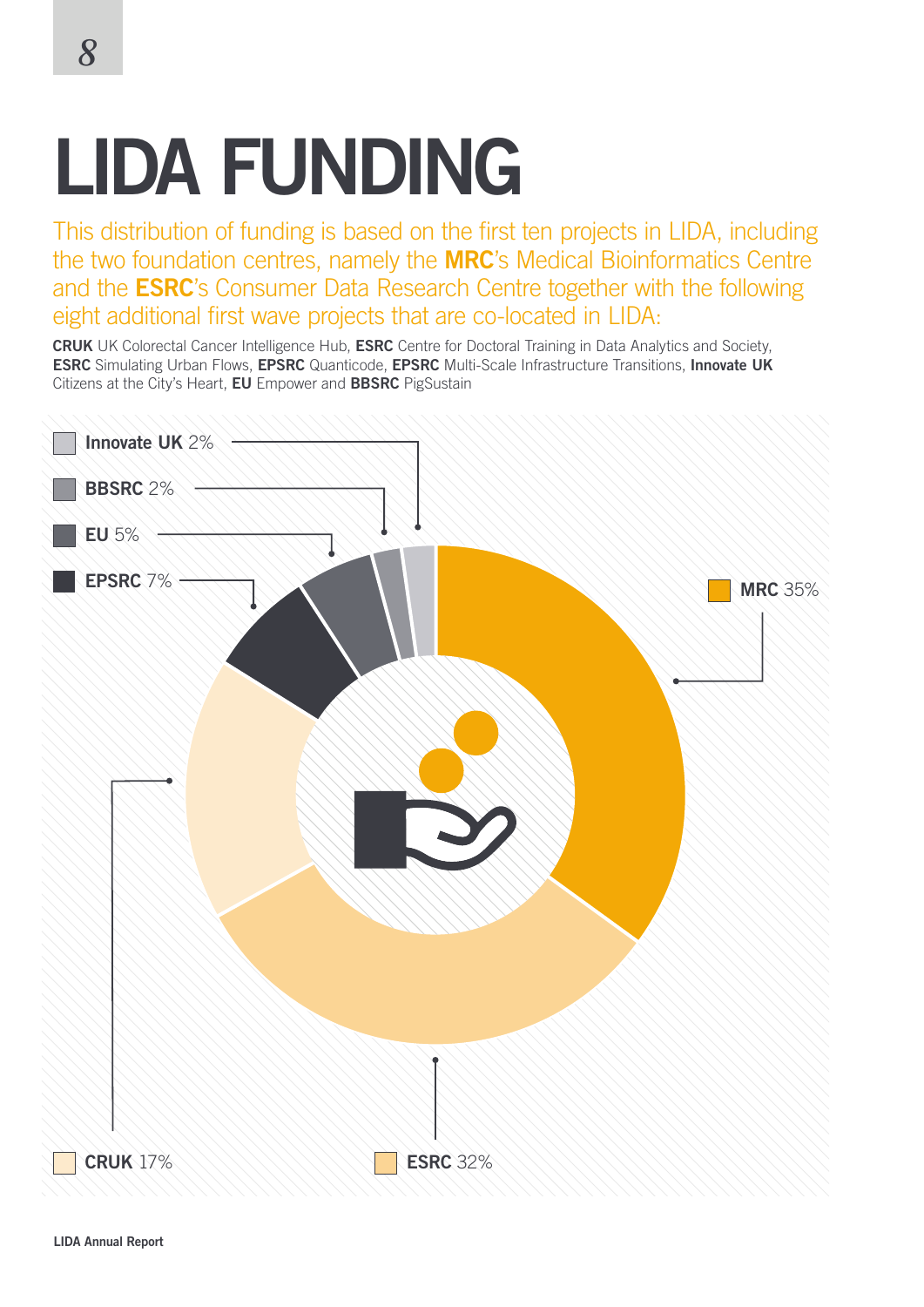# **LIDA GOVERNANCE**

LIDA's Senior Management Team (see pages 6-7), Academic Advisory Board and Steering Group have joint responsibility, on behalf of the University of Leeds, for governance of the Institute.



The **LIDA Academic Advisory Board** is responsible for determining LIDA's research & innovation, student education and training priorities and maintains oversight of:

- $\blacksquare$  LIDA's key performance indicators in respect of the quality and quantity of research and student education outputs
- $\blacksquare$  potential sources of funding and opportunities for commissioned research
- $\blacksquare$  effective networks across University faculties regarding issues of mutual academic benefit.

#### Members:

- **n** Professor Mark Birkin, LIDA Director (Chair), Faculty of Environment
- **n** Professor Alexis Comber, School of Geography, Faculty of Environment
- **n** Professor Jocelyn Evans, School of Politics and International Study, Faculty of Education, Social Sciences and Law
- $\blacksquare$  Professor Christopher Forde, Leeds University Business School
- **Barry Haynes, IT Enterprise** Architecture, IT Services
- **n** Professor Jeanine Houwing-Duistermaat, School of Mathematics, Faculty of Mathematics and Physical Sciences
- **n** Adrian Iredale, LIDA General Manager
- **n** Professor Sir Alex Markham, Director, MRC Medical Bioinformatics Centre, Faculty of Medicine and Health
- **n** Professor Christopher Megone, School of Philosophy and History of Science, Faculty of Arts, Humanities and Cultures
- **n** Professor Roy Ruddle, School of Computing, Faculty of Engineering
- **n** Dr Philip Waywell, LIDA Research & Innovation Manager
- **n** Professor David Westhead, School of Molecular and Cellular Biology, Faculty of Biological Sciences
- n Professor Stephen Westland, School of Design, Faculty of Arts, Humanities and Cultures
- **n** Dr Ceri Williams, Director of Research Innovation & Development

The **LIDA Steering Group** determines LIDA academic strategy in line with University strategy and objectives. Members:

- **n** Professor Andrew Dougill, Executive Dean, Faculty of Environment (Co-chair)
- **n** Professor Paul Stewart, Executive Dean, Faculty of Medicine and Health (Co-chair)
- **n** Professor Mark Birkin LIDA Director
- **n** Professor Andrew Gouldson, Dean, Interdisciplinary Research, Faculty of Environment
- **n** Professor John Ladbury, Executive Dean, Faculty of Biological Sciences
- **n** Jane Madeley. Chief Financial Officer, University of Leeds
- n Professor Sir Alex Markham, Director, MRC Medical Bioinformatics Centre
- $\blacksquare$  Professor Lisa Roberts, Deputy Vice Chancellor (Research & Innovation)

*9*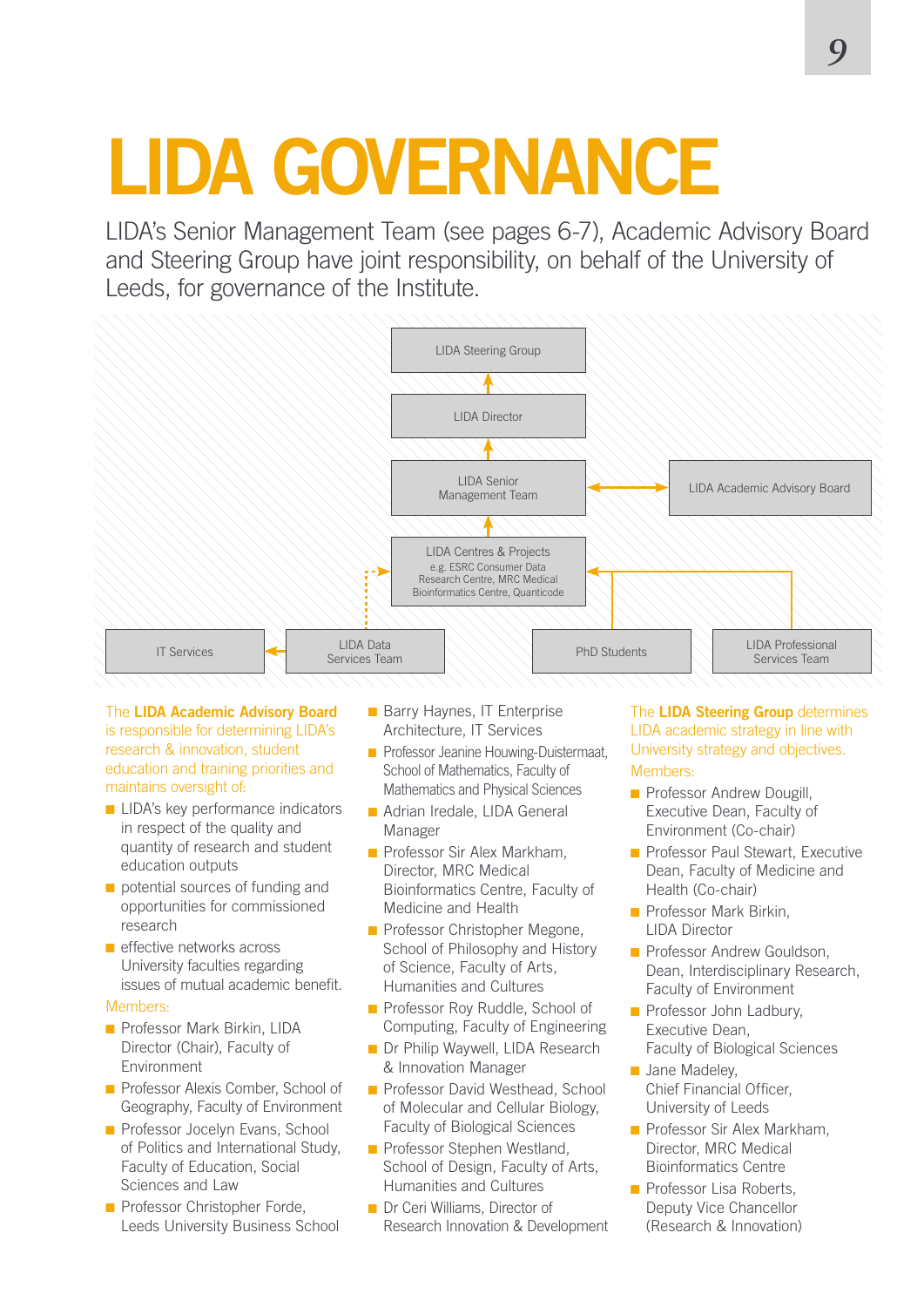## **LIDA RESEARCH & INNOVATIO**

LIDA brings together over 150 researchers and data scientists across the University to develop new approaches to understanding health and human behaviour and tackle a diverse range of social and environmental problems.

LIDA has a distinctive emphasis on applications of data science across a wide variety of academic domains in partnership with user organisations from business, government and the third sector. The Institute provides a unique collaborative environment that supports the formation of new, interdisciplinary research teams with the right combination of skills needed to address real world challenges.

The University has made a significant investment in academic and technical staff working within the LIDA portfolio in recent years, including: 6 Professors; 36 University Academic Fellows; and an eightstrong Data Services Team.

"Sixteen research centres, programmes and projects are now based at the Institute and our infrastructure also supports £45 million research across the university."

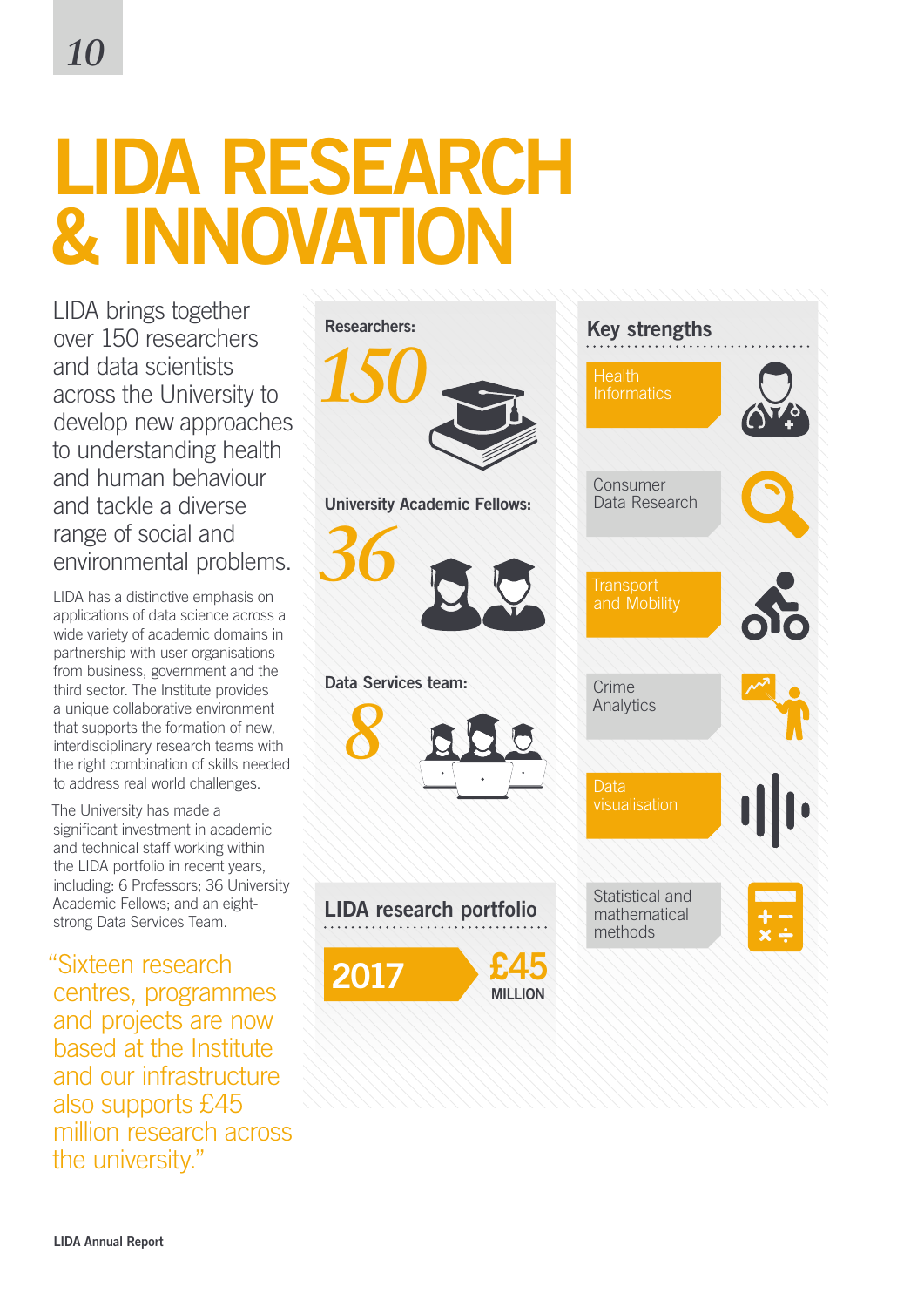### National Centres of Excellence hosted at LIDA

- $\blacksquare$  MRC Medical Bioinformatics Centre (see page 12)
- **n** ESRC Consumer Data Research Centre (see page 14)
- **E ESRC Centre for Doctoral Training in Data Analytics** and Society
- **Bowel Cancer Intelligence UK (BCI UK)**

### Bowel Cancer Intelligence UK (BCI UK)



#### Programme lead **Professor Eva Morris** Leeds Institute of Cancer and Pathology

Each year in the UK, over 41,000 people are diagnosed with bowel cancer and 16,000 die from the disease. BCI UK is a research collaboration hosted by the University of Leeds, which works closely with Public Health England, to provide data and intelligence to inform research and care.

Although datasets already exist covering all aspects of care, which could be used to improve cancer outcomes, access for researchers to link and exploit these data is limited. BCI UK is robustly linking multiple electronic data sources to provide intelligence which will underpin patient choice and help individuals reduce their risk of disease and access the best care. Funded by Cancer Research UK, BCI UK is creating a secure data repository called CORECT-R which will contain data from across the cancer pathway of diagnosis, treatment and outcome. This data will be available to all researchers who hold the necessary ethical and regulatory approvals.

**www.bci.leeds.ac.uk**

### EMPOWER

Programme lead: **Professor Susan Grant-Muller**

a dia ara-dia ara-dia a

Institute of Transport Studies

EMPOWER sets out to substantially reduce the use of conventionally fuelled vehicles (CFV) in cities through a step change in driver behaviour. Alternatives to individual car use, such as cycling, carpooling, public transit or electric vehicles, already exist in our cities. But to improve urban traffic flows, increase air quality and reduce CO<sub>2</sub> emissions and oil consumption, more people need to use them. Adopting a 'reward rather than punishment' approach, EMPOWER explores the use of positive incentives delivered through smart phone technologies and the web to persuade people to make modest shifts in their transport choices.

Funded by the European Commission's Horizon2020 programme, the project combines empirical research with practical implementation in four Living Lab Cities and seven Take-Up Cities and Communities. Mobility research linked to Empower is also pursued through the Innovate UK funded Catch! Project, the development of the Propensity to Cycle Tool with the Department for Transport, and related work in the ESRC Consumer Data Research Centre and Simulating Urban Flows project.

**http://empowerproject.eu**

### The LIDA seminar series

The LIDA seminar series provides a regular opportunity for colleagues to come together and hear about the latest developments in and applications of data analytics across a wide range of fields.

The seminars are open to all and we've welcomed over 1200 attendees over the past year, including over 350 colleagues from 52 external partners.

### QuantiCode Programme lead: **Professor Roy Ruddle** School of Computing



This cross-disciplinary project aims to develop novel data mining and visualization tools and techniques, to transform people's ability to analyse quantitative and coded longitudinal data.

Whether it is health analysts needing to provide business intelligence for clinical commissioning decisions, researchers modelling disease risk stratification or supermarkets wanting to combine data from purchasing, demographic and other sources to understand consumer behaviour and guide investment, public and private sector organisations require far more powerful analytical tools than are currently available. Today's tools are crude for assessing data quality, frequently involve analysis techniques designed to operate on aggregated, rather than fine-grained, data, and are often laborious to use, which inhibits users from discovering important patterns.

The QuantiCode project addresses these deficiencies by bringing together experts in statistics, modelling, visualization, user evaluation and ethics. The project will deliver proof of concept visual analytic systems, which we will evaluate with a wide variety of stakeholders.

**https://tinyurl.com/QuantiCode**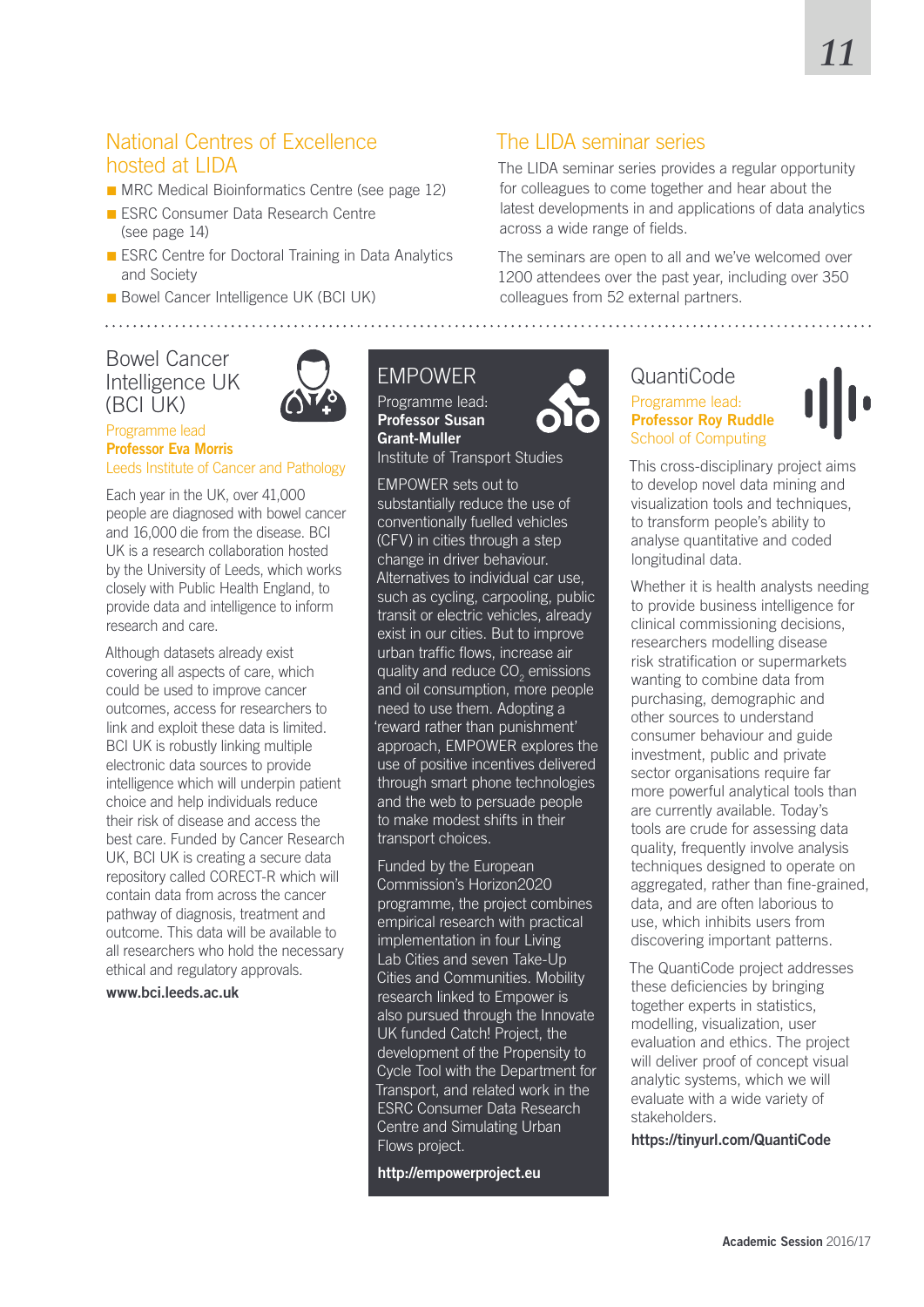## *MRC Medical Bioinformatics Centre*

Established: 2014 Funding: Medical Research Council – £7.3m

The MRC Medical Bioinformatics Centre (MBC) aims to create and sustain the infrastructure, facilities, understanding and culture changes to enable ground-breaking and productive bioinformatics research at the interface between the clinic, health records and high volume molecular and phenotypic data sets.

Substantial co-funding from the University of Leeds and shared investment with the Consumer Data Research Centre (CDRC) has been used to create the Integrated Research Campus (IRC) (see page 17). IRC hosts data from the Leeds Care Record, software company TPP, Leeds City Council and the UK Biobank and works with technology partners including IBM, IMS-Quintiles, and Aridhia.

The Centre's work has focused on six areas, developing new insights into the factors that drive disease, and providing indicators that inform treatment, to enable better, more personalised and more effective medicine and healthcare:

- Cancer genomics and malignant melanoma
- $\blacksquare$  Genotype, phenotype and response to radiotherapy in rectal cancer
- **n** Inherited rare diseases
- **n** Proteomic biomarkers
- $\blacksquare$  Patient similarity searches in lymphoma treatment

**Ilvama** 

 $\blacksquare$  Enhancing the value of the MRC-funded rheumatoid arthritis stratified medicine and RA-MAP consortia through linkage to complex datasets

The Centre has generated high impact academic outputs, including 340 linked publications and has leveraged £14.4 million additional funding (source: Gateway to Research, 1st January 2017). Cross Research Council activity has been promoted through, for example, links to the CDRC through the ESRC Obesity Strategic Network (with the School of Geography) and to EPSRC through Quanticode (with the Schools of Computing, Mathematics and Philosophy) and microbubbleenhanced imaging (with the School of Physics).

MBC has taken a leading role in Connected Health Cities which is promoting the IRC as a safe haven or 'ark' for local research partners. The Centre has joined with the Farr Institute, eHIRCs and other MRC Bioinformatics Centres to establish a national bioinformatics infrastructure. The Centre works with academic partners across the country; for example, the Universities of Leicester, Edinburgh, Imperial and University College London are all collaborators on the bowel cancer intelligence hub, coordinated from Leeds and funded by Cancer Research UK (see page 11).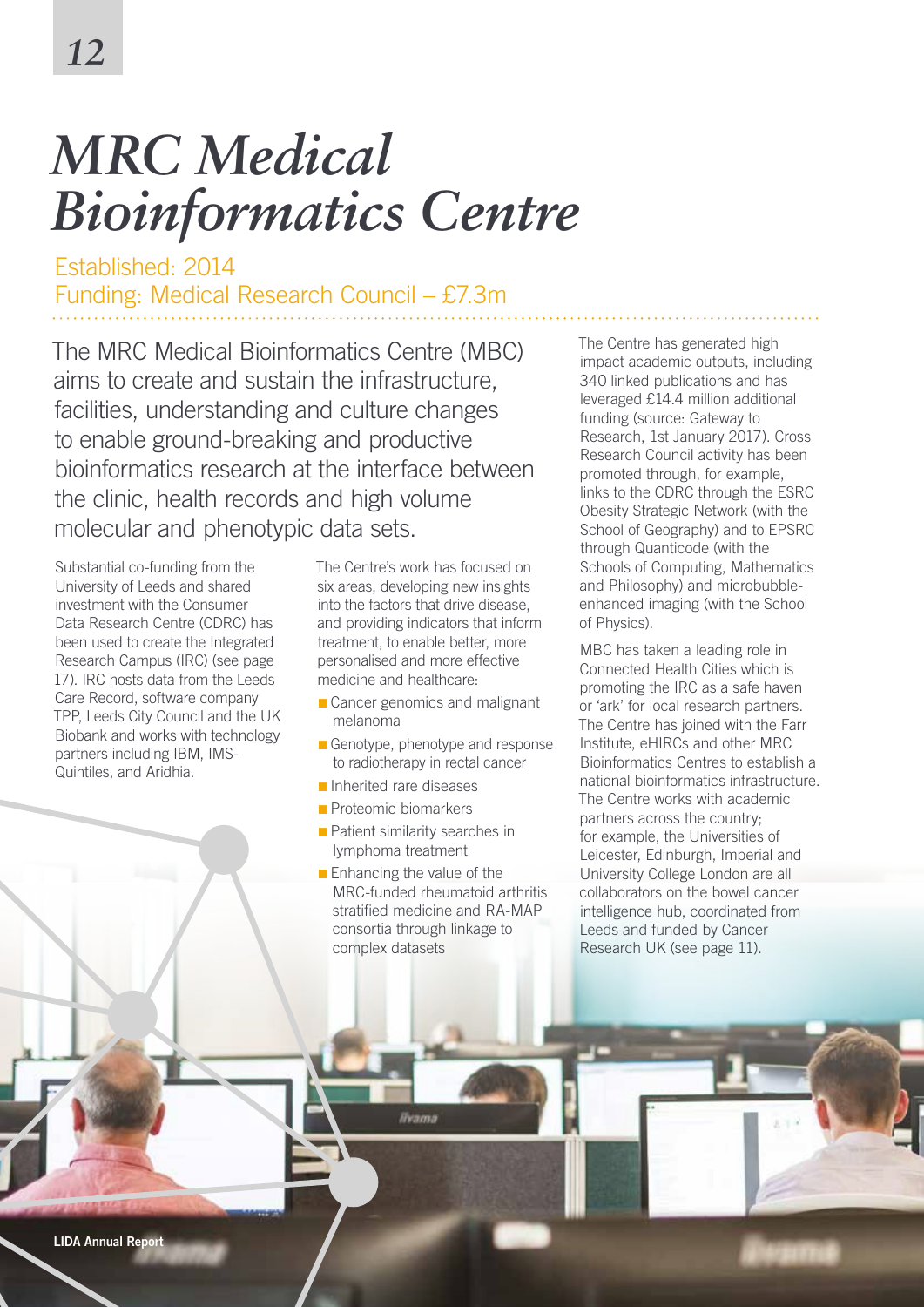MBC has strong links to the Yorkshire Centre for Health Informatics (YCHI), co-located in LIDA and a long-term innovator in training for health informatics. This partnership has delivered new capacity in MSc provision, and enabled the Leeds undergraduate medical curriculum to include substantial exposure to patient records through collaboration with ResearchOne. Leeds is a partner in the Discovery Medicine Centre for Doctoral Training with Liverpool. Sheffield and Newcastle.

MRC investment has been further leveraged through senior appointments and intellectual capacity through the University of Leeds Academic Fellow (UAF) programme. The Centre has provided Bioinformatics Data Scientist support to the Leeds Omics initiative, a network of 'omics' researchers driven by UAFs from the Faculties of Medicine and Biology.

Living in Leeds is a major initiative in personalised healthcare which seeks to exploit MBC alongside other assets and partnerships.

**Ilyama** 

"The Centre has generated high impact academic outputs, including 340 linked publications and has leveraged £14.4 million additional funding."

A Steering Group, chaired by Professor Sir Alex Markham with support from Geoff Hall (Senior Lecturer in Oncology and Chief Clinical Information Officer in Leeds Teaching Hospitals Trust) and Mark Birkin (Director of LIDA), is planning for the MBC's sustainable future. This will include developing new approaches to personalisation and personalised medicine and working closely with the Leeds Institute for Clinical Trials Research for enhanced impact in eTrials and Applied Health Informatics.

MBC will draw on LIDA's links with mathematics, computing and other foundation disciplines to develop new methods. The Centre will also develop new approaches to research ethics in partnership with patients and the public, such as through the UseMyData project, and through collaborations with colleagues in philosophy and law. Access to distinctive skills and assets such as the CDRC, National Centre for Atmospheric Science and the N8 Policing Research Partnership will provide a unique window on the impact of changes in population health and lifestyle.

**lida.leeds.ac.uk/research/mbc**

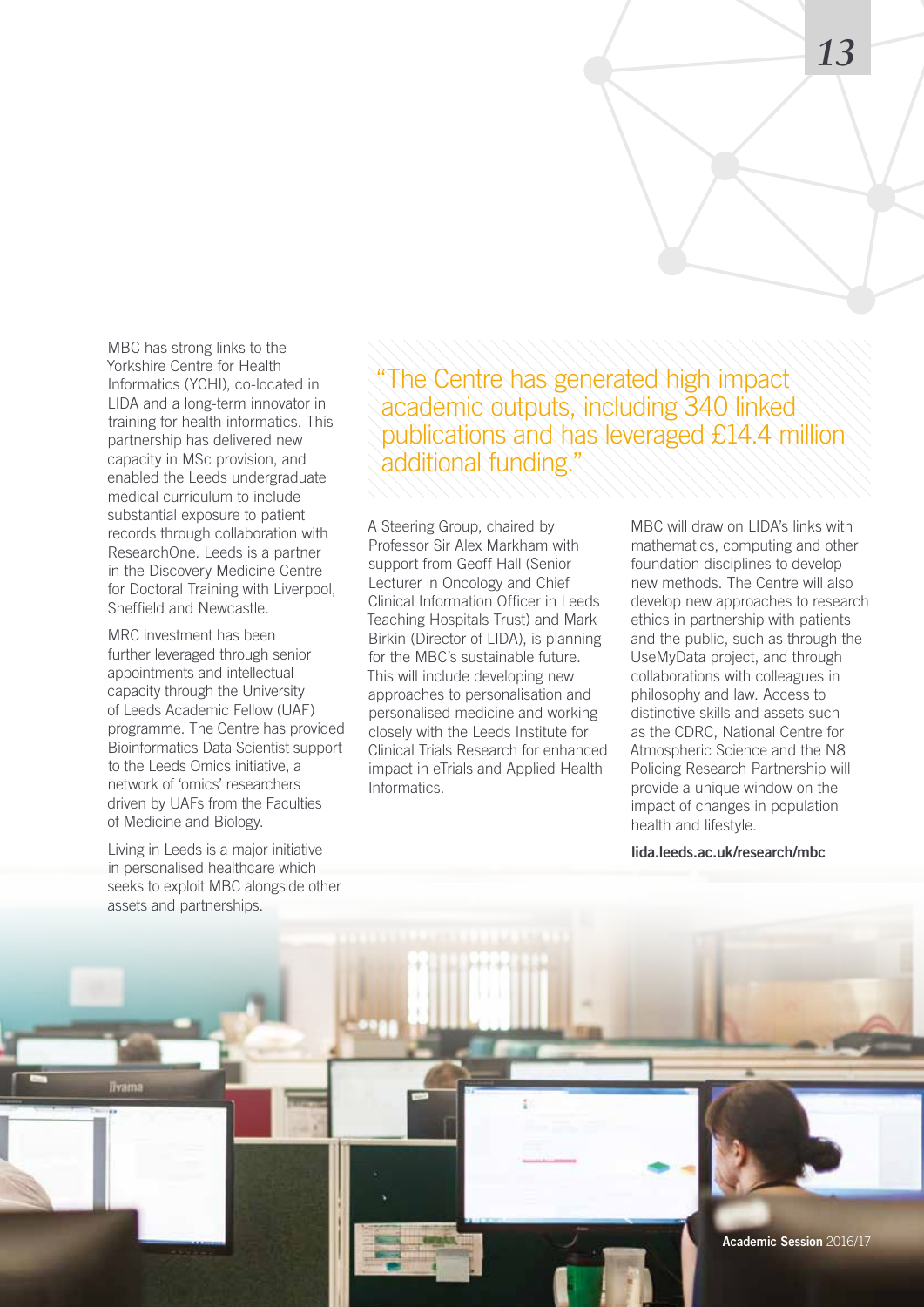

### *ESRC Consumer Data Research Centre*

Established: 2014 Funding: Economic and Social Research Council – £11 million Led by: University of Leeds, University College London Partners: Universities of Liverpool and Oxford.

The ESRC Consumer Data Research Centre aims to make data that is routinely collected by business and local government available for research purposes and to undertake innovative programmes of research, training and knowledge exchange.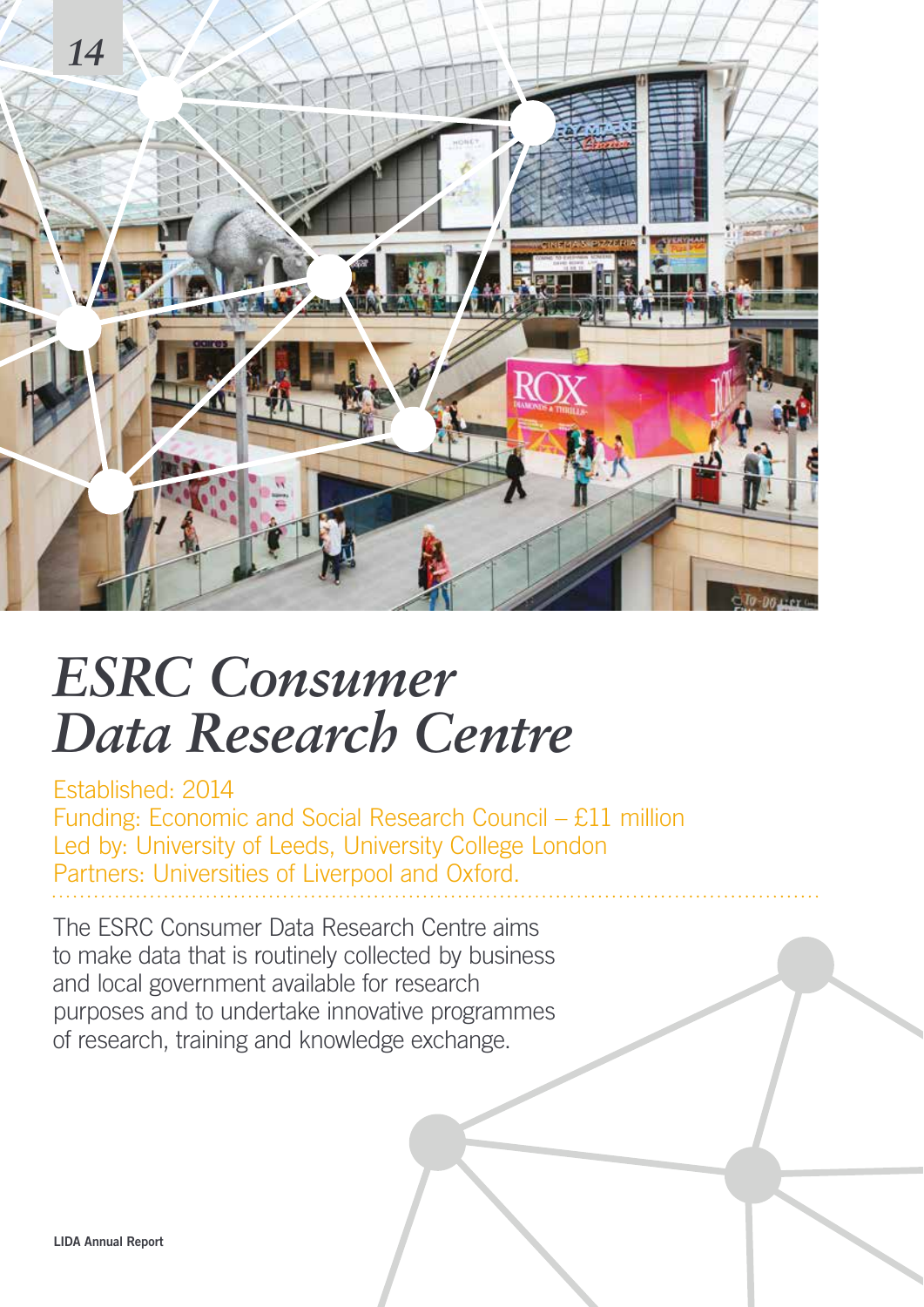The Centre has built over 40 partnerships with industry, local government and civil society organisations, making a wide range of data available through a three-tiered data service (open, safeguarded and secure). Our success in securing and maintaining partnerships has resulted largely from our ability to instil trust and to offer focused propositions of mutual benefit. Many of our partners are not only sharing data with us, but also working with us on joint projects, sponsoring interns and PhD students and actively engaging with our MSc programme.

The Centre has over 50 data products from partners including Callcredit, YouGov and Whenfresh/ Zoopla that are accessed via our data portal by individuals from academic institutions, and public and private sector corporations across the country. Safeguarded and controlled data are available following application and approval, while our open data can be accessed via simple download.

To encourage use of our data sets, we are awarding grants from a £500,000 ESRC Innovation Fund to support research projects across a range of disciplines and institutions.

We are also driving forward our own ambitious research agenda and generating impact, in areas such as urban mobility, health and consumer behaviour and ethical and sustainable consumption. One example is the Centre's contribution to the development of the Propensity to Cycle Tool (PCT), which helps predict where cycling has potential to grow and to direct the investment which is needed to promote uptake. This interactive tool has been adopted by local authorities across the country as an important instrument in guiding planning and investment in cycling infrastructure.

Our health and consumer behaviour driver project is increasing understanding of how consumer behaviour is linked to health issues such as obesity, propelled by national and international collaborations through the ESRC Obesity Network.

Our sustainable consumption academics in the Schools of Business and Earth and Environment are helping retailers and local authorities tackle major challenges such as food waste and low recycling rates. Collectively, we are harnessing consumer data and working with our partners for the benefit of society.

The Centre is also investing significant resource in developing data science capability to provide a skilled workforce for the rapidly expanding area of data analytics.

### "Our MSc in Consumer Analytics and Marketing Strategy (CAMS) launched in September 2016 with double the projected intake of students."

The programme is the first of its kind in the UK, offering the novel integration of consumer analytics, spatial analysis and marketing strategy. Students benefit from exposure to real consumer data and direct interaction with business partners. Our business partners are actively shaping the programme, by developing course content, providing data and delivering guest lectures. This year, the programme has grown further and by 2020 it is expected to provide a major funding stream for the CDRC.

We also deliver a wide range of webinars, workshops and short courses and are constantly looking to diversify our training portfolio. Our short courses in R and Tableau and our Big Data focussed training within health, transportation and data visualisation are particularly popular. This year, the Centre launched its first summer school in modelling strategies and published a number of training courses on line.

We aim in the future to offer more bespoke training packages to both academics and non-academics, to help develop the data science leaders of tomorrow.

**www.cdrc.ac.uk**

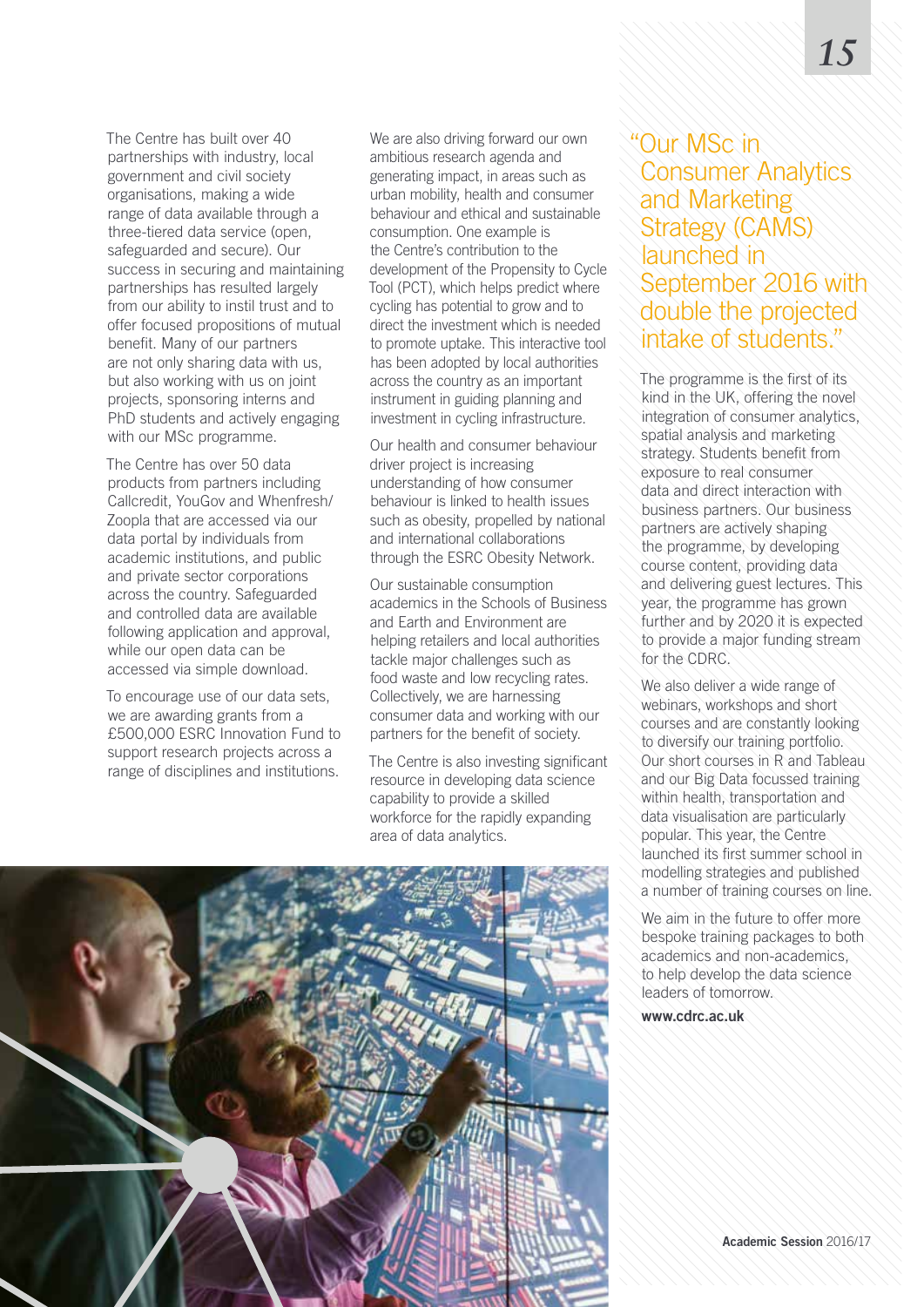# **LIDA EDUCATION AND TRAINING**

LIDA is investing significant resources in developing data science capability, at all levels, in both academia and industry – equipping academics with the skills to deliver impactful research and ensuring that the workforce has the skills to compete in the emerging and rapidly expanding area of data analytics.

### **Masters** Courses

Masters courses in data science provide graduates with highlevel general skills and advanced specialist knowledge based on cutting-edge research, in preparation for a career or further study. LIDA academics teach and supervise students on courses across the University, including:

- **n** MSc Consumer Analytics and Marketing Strategy (CAMS)
- **n** MSc Advanced Computer Science (Data Analytics)
- **NSC Data Science and Analytics**
- **n** MSc Epidemiology and **Biostatistics**
- **n** MSc Business Analytics and Decision Sciences
- **NSc Geographical** Information Systems
- **n** MSc Health Informatics
- **NSc Health Data Analytics (2018).**

LIDA also enables students to experience working with real life systems and data, with medical undergraduates using the TPP SystmOne clinical information system (**www.tpp-uk.com**) and CAMS students working with consumer data via the CDRC.

### Data Scientist Internship Programme

Launched in September 2016, this programme offers graduates the opportunity to undertake a 24-week internship at LIDA working with multidisciplinary research teams across each of LIDA's constituent areas: medical bioinformatics, consumer data research and multidisciplinary data analytics.

The programme enables interns to work alongside leading scholars, own delivery of a project, get hands-on technical experience using real data and establish links with external project partners.

In its first year, the programme planned to offer eight internships, but the number and quality of applicants was so high, that in the end 10 graduates were appointed.

They completed the programme as a cohort, building skills and knowledge in advanced analytics, through mentorship, applied research, and through on-site training opportunities in statistical analysis, visualisation, research methods and computer programming.

The majority of our 2016 interns have already secured PhD studentships or employment in data science roles. Our next cohort of graduates will start their internships in September 2017.



### Centre for Doctoral Training in Data Analytics and Society

Funded for four years, the ESRC Centre for Doctoral Training will provide postgraduate research and training to 52 PhD students across the Universities of Leeds, Liverpool, Manchester and Sheffield.

Launched in 2017 and led by the team at LIDA, the Centre – a collaboration with external partners – provides the opportunity and funding for graduates to undertake a four-year integrated PhD and MSc in Data Analytics and Society.

The programme covers core research training and domain skills for data science, combined with an internship and research project working with external non-academic partners, such as Shop Direct, YouGov, South Yorkshire Police and Costain.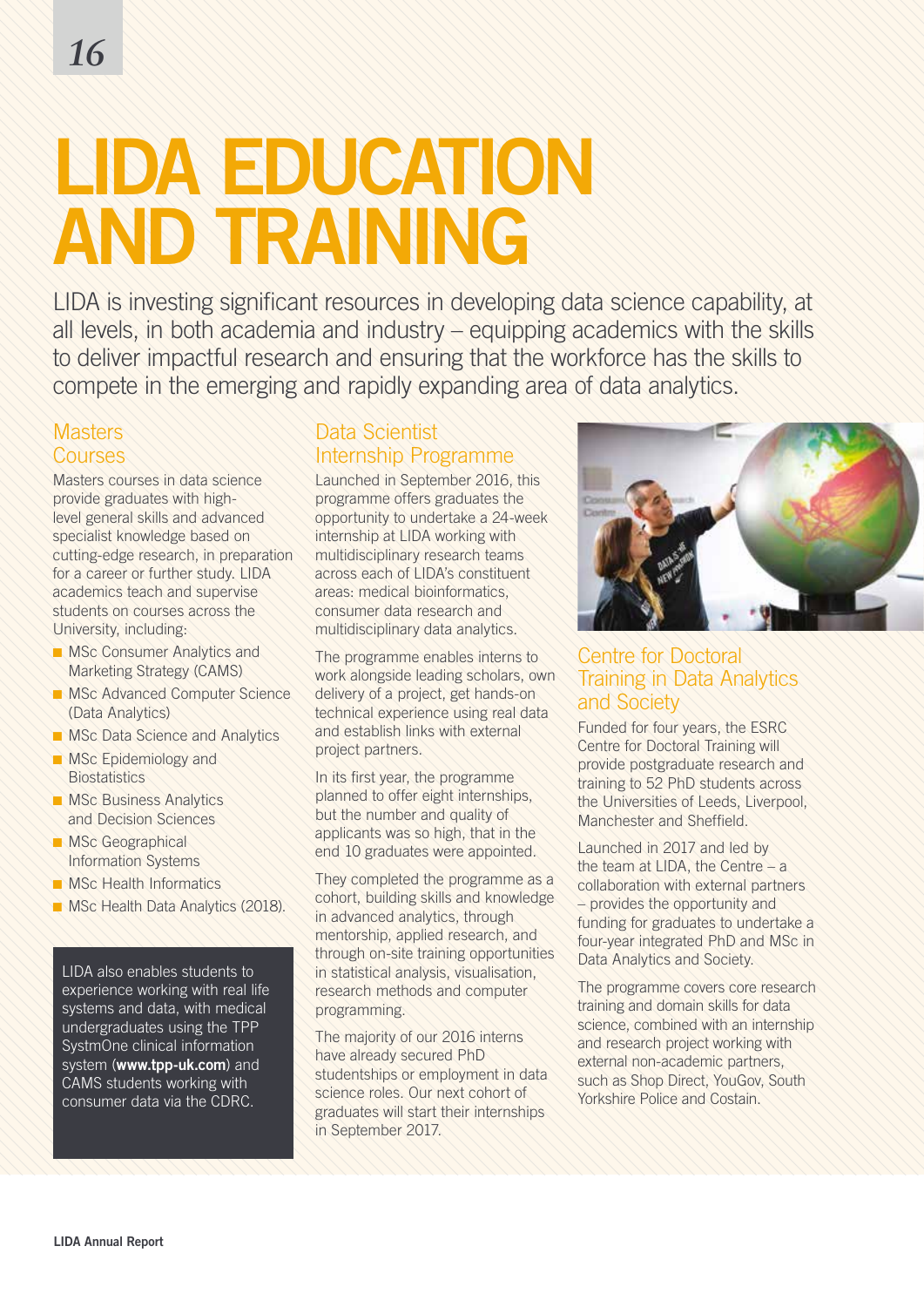### **University** Academic Fellows

Two hundred and fifty exceptional individuals with the potential to make a major contribution to the University's academic performance are to be recruited to Leeds as University Academic Fellows. Thirty-six of the appointments to date are aligned to LIDA.

While the appointments align to core disciplinary strengths and strategies, they are typically based in strong cross-disciplinary activity or emerging academic platforms and support the major external opportunities and themes for growth identified by the University.

### Training and Capacity Building

LIDA delivers an annual programme of training for both academics and non-academic researchers. The programme comprises introductory courses for postgraduate students through to advanced training for data scientists, including:

- n Introductory and advanced R courses
- $GIS$
- Spatial methods
- n Visualisation and Tableau
- **n** Predictive Analytics
- spatial methods for public health researchers
- **n** Advanced modelling strategies

Find out more at **lida.leeds.ac.uk/study-training**

## **INTEGRATED RESEARCH CAMPUS**

The Integrated Research Campus (IRC) supports large scale research through infrastructure, training and services for secure data handling.

The IRC Data Services Team, made up of data-focussed analysts and developers, are managed in collaboration with University IT Services, but located in LIDA, providing shared services and working with partners across the University and the city. The IRC Data Services Team has a mix of skills in systems and database administration, data management, software engineering, data analysis and data science and information governance expertise. They support researchers at all stages of the dataintensive research lifecycle and are responsible for information security and classification, risk assessment and ensuring compliance within legal and ethical frameworks.

IRC services include dynamic data capture, processing, analysis and visualisation, with all data handling subject to relevant agreements, approval or consent. IRC infrastructure includes web services and gateway applications, visualisation suites, safe rooms and a Virtual Research Environment (VRE), where researchers can collaborate securely within a tailored and scalable, firewallprotected research platform.

The IRC achieved accredited certification in 2017 to the international standard for information security management, ISO/IEC 27001:2013.

By implementing the standard, the IRC established a robust approach to managing confidential information, which is integral to its commitment to protect the confidentiality, integrity and availability of information and information systems.

The IRC has also been working towards compliance with information governance requirements set by NHS Digital and the Department of Health, known as the NHS IG Toolkit (IGTK). The IRC's information management system has been reviewed up to the minimum 'level 2' and is deemed to be satisfactory. The IRC is therefore authorised to facilitate the NHS Digital Data Access Request Service and support researchers when their requirements include the processing of personal and/or sensitive data (including health and social care data).

Compliance work in 2017/18 will focus on maintaining ISO accredited certification and evidencing NHS IG Toolkit Level 3 compliance, through spot-checks and regular monitoring of IRC controls, including working with an external audit partner as part of the IRC's wider assurance framework.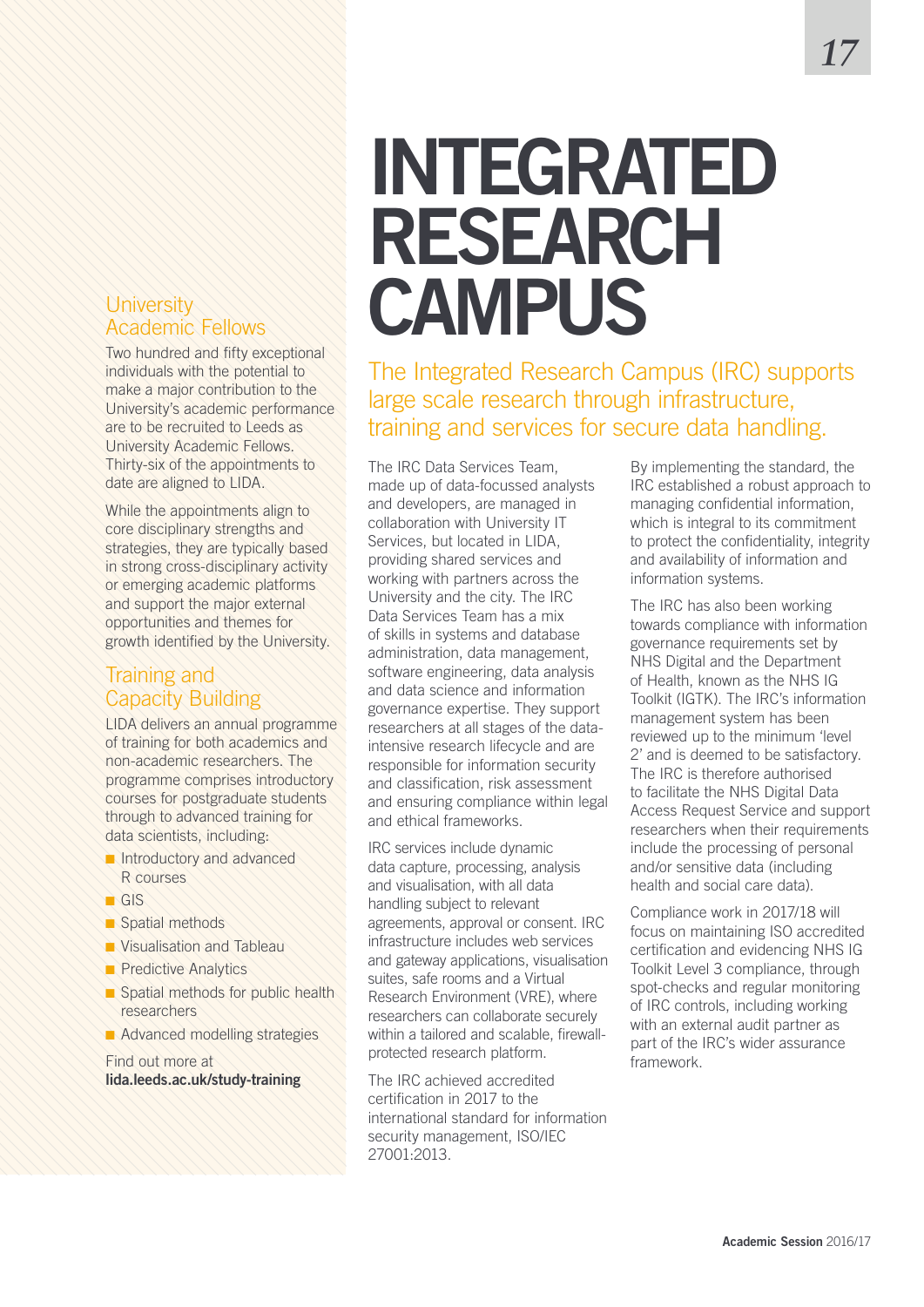## **LIDA PARTNERSHIPS**



We believe in innovation through collaboration and work closely with a wide range of data partners in the public, private and third sectors to ensure the Institute's academic expertise is channelled towards addressing real-world challenges.

Our partners include: AQL; CallCredit Information Group; Department for Transport (UK); the Digital and Transport Systems Catapults; IBM Watson; Leeds City Council ; NHS Digital; Public Health England; Zoopla/Whenfresh.

Partners can engage with LIDA through:

- $\blacksquare$  Co-location of their staff within the institute, either permanently or for a defined period relating to a particular project or activity. Whilst working at the Institute, colleagues benefit from direct access to members of the academic and technical teams, whilst also making use of our facilities, including the Integrated Research Campus (see page 17).
- $\blacksquare$  Collaborative research, from short proof-of-concept projects spanning a few weeks or months to longterm programmes over several years. Our flexible and adaptable approach allows us to structure projects and programmes to suit the needs of our partners.
- Our Data Scientist Intern programme to test new ideas, methods and techniques before committing to a longer term programme of work. As an Intern project sponsor, our partners set the project brief and then receive regular updates and a final report from the intern and their academic supervisors.
- Sponsorship of PhD projects for longer term research, enabling partners to access skills, strategic advice, data and networks. As a PhD project sponsor, our partners work with the academic supervisors to set the initial brief and remain engaged to help steer and inform the project throughout its duration.
- $\blacksquare$  Guest lectures and masterclasses cover both real world applications of data analytics and related career opportunities and enable partners to help shape the skills of the future workforce.
- $\blacksquare$  Training and professional development. Our programme of short courses are open to our partners and we can also meet bespoke training requirements.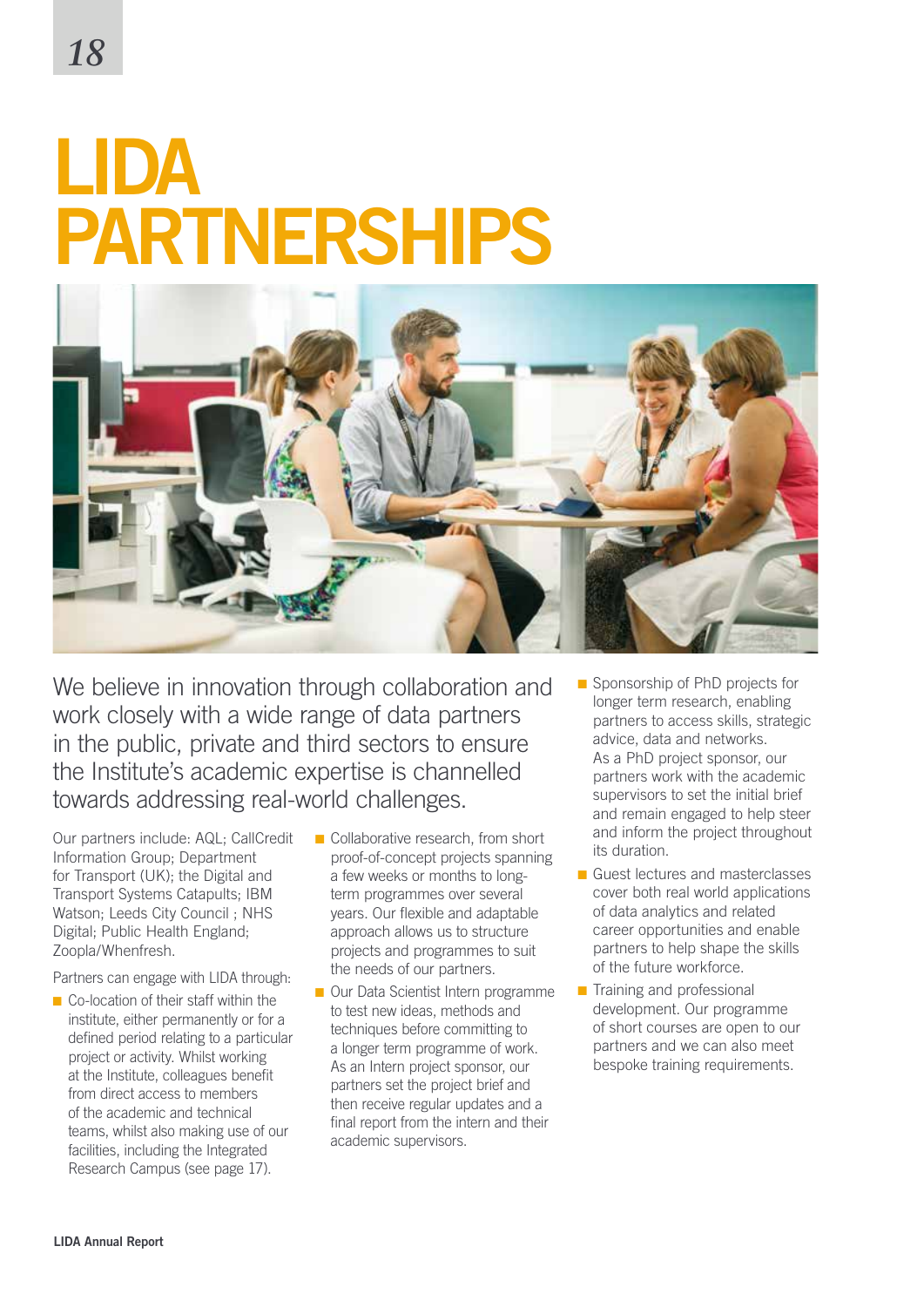### *Callcredit Information Group*

Callcredit has a longstanding relationship with the University of Leeds, providing its data sets and marketing systems, such as the CAMEO consumer insight products, for use in research and postgraduate teaching. The partnership with LIDA is enabling more in-depth and detailed geodemographic data – and advice on how best to use it  $-$  to be shared with the academic community via the Consumer Data Research Centre for groundbreaking research proposals, with Callcredit gaining insight into emerging new tools and methods for data handling and modelling.

The collaboration has already secured funding for a three-year PhD project, to develop a new geodemographic profile of Leeds, working with the City Council. The classification will help the Council tackle challenges around service provision, policy development and understanding health in the city, enabling them to deliver more tailored services.

Potential applications include identifying segments of the population most likely to have certain health outcomes, to ensure appropriate locations for healthcare services, or understanding how people move around the city, to provide essential information for public transport providers and infrastructure planners.

### **LEEDS CITY COUNCIL**

The Intelligence function of the Council has been working with LIDA since its foundation in July 2015. These Council teams have a permanent base at LIDA enabling them to network with university staff, access powerful IT resources and work closely with academic staff on specific projects. The Council is using this partnership to:

- $\blacksquare$  develop tools to better understand changes in an individual's social care needs over time to enable the Council to proactively manage their care, and ensure they stay in their own home for longer
- $\blacksquare$  develop a customer segmentation model for Leeds
- $\blacksquare$  bid for funding to develop a model for testing how efficiently health and social care resources in the city are allocated
- $\blacksquare$  better understand flooding patterns in Leeds following the 2015 Boxing Day floods, and help better manage a similar event in future
- $\blacksquare$  better understand the differing level of resilience across different Leeds communities
- $\blacksquare$  access training in statistical and analytical techniques and software packages.